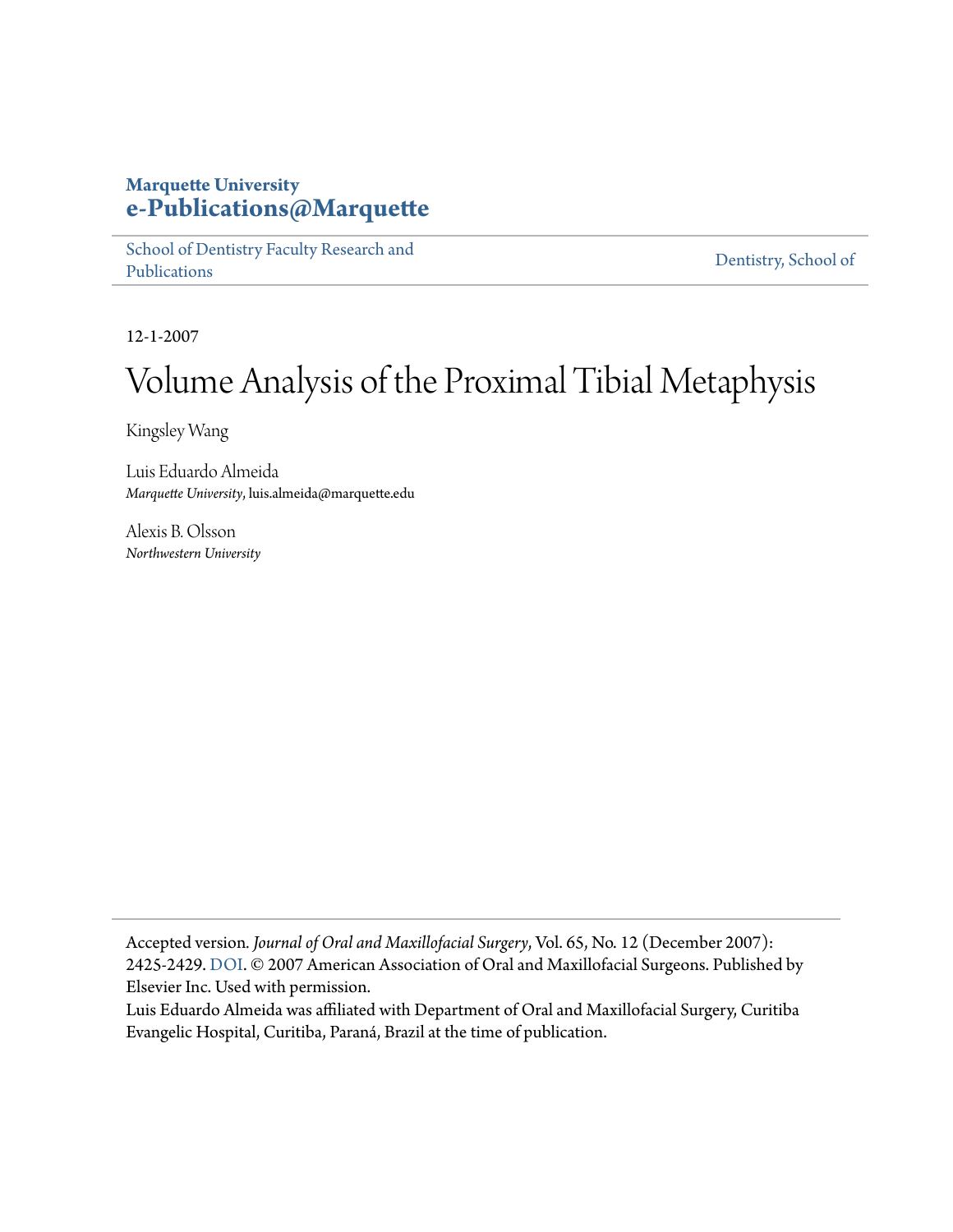**Marquette University**

# **e-Publications@Marquette**

## *Dentistry Faculty Research and Publications/School of Dentistry*

*This paper is NOT THE PUBLISHED VERSION;* **but the author's final, peer-reviewed manuscript.** The published version may be accessed by following the link in the citation below.

*Journal of Oral and Maxillofacial Surgery*, Vol. 65, No. 12 (December 2007): 2425-2429. DOI. This article is © Elsevier and permission has been granted for this version to appear i[n e-Publications@Marquette.](http://epublications.marquette.edu/) Elsevier does not grant permission for this article to be further copied/distributed or hosted elsewhere without the express permission from Elsevier.

# Volume Analysis of the Proximal Tibial **Metaphysis**

Kingsley Wang DDS Private Practice, Chicago, IL.

Luis Eduardo Almeida DDS School of Dentistry, Marquette University, Milwaukee, WI Professor, Department of Oral and Maxillofacial Surgery, Curitiba Evangelic Hospital, Curitiba, Paraná, Brazil.

Alexis B. Olsson DDS Oral Surgeon, Department of Surgery, Northwestern University, Feinberg School of Medicine, Chicago, IL.

#### Purpose

The Vitrea 2 imaging software (Vital Images Inc, Minnetonka, MN) was used for the volume analysis of the proximal tibia[l metaphysis.](https://www.sciencedirect.com/topics/medicine-and-dentistry/metaphysis)

#### Materials and Methods

Eightee[n computed tomography scans](https://www.sciencedirect.com/topics/medicine-and-dentistry/computer-assisted-tomography) of the [proximal tibia](https://www.sciencedirect.com/topics/medicine-and-dentistry/proximal-tibia) were processed through the software, and 3dimensional imaging of the proximal tibia was reconstructed.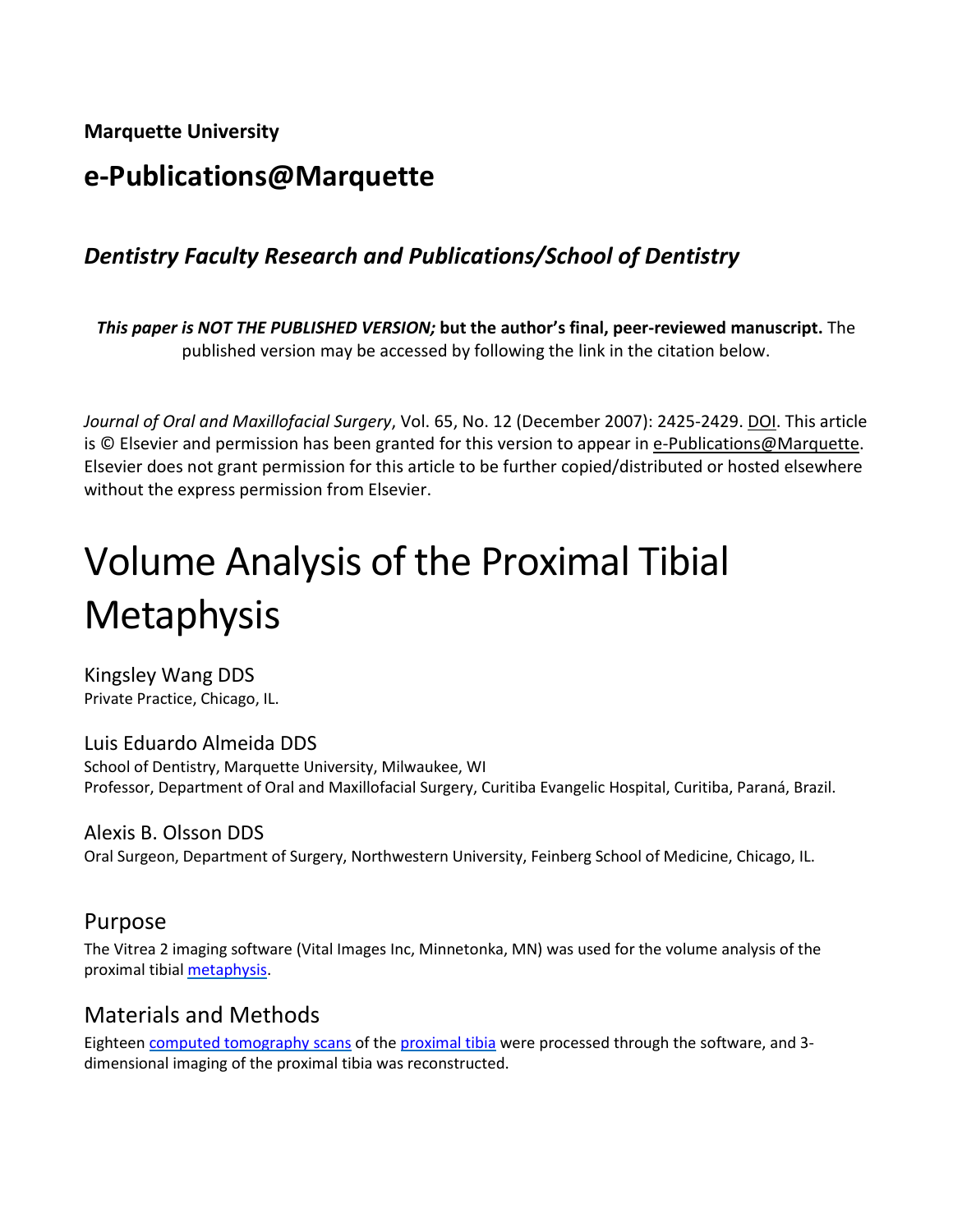#### Results

The volume and area of the proximal tibia that were generated resulted in a mean area of 127 cm<sup>2</sup> and a mean volume of  $77.2 \text{ cm}^2$ .

# Conclusion

This study supports the use of the proxima[l tibial metaphysis](https://www.sciencedirect.com/topics/medicine-and-dentistry/tibial-metaphysis) as a source of low to moderate volume of autologou[s bone.](https://www.sciencedirect.com/topics/medicine-and-dentistry/bone) When compared with the accepted average volume of 25 cm<sup>2</sup>, the computed results showed that there could be up to 3 times the amount of bone available in the proximal tibial metaphysis. The reported volume of bone harvested from previous studies was based on need and not the total amount available; subsequently, the results showed the possibility of a larger resource of bone, which provides the surgeon with the volumetrical limits of the proximal tibia metaphysis.

The gold standard for procuring [bone](https://www.sciencedirect.com/topics/medicine-and-dentistry/bone) grafting material in maxillary and mandibular reconstructive procedures is autogenous bone. Whether harvested intraorally or extraorally, oral and [maxillofacial surgeons](https://www.sciencedirect.com/topics/medicine-and-dentistry/maxillofacial-surgeon) have multiple autogenous sites to choose from. Th[e surgical site](https://www.sciencedirect.com/topics/medicine-and-dentistry/surgical-sites) may depend on the type (cortical and/or cancellous) and amount of bone required for the procedure. Intraora[l donor sites](https://www.sciencedirect.com/topics/medicine-and-dentistry/donor-site) include the mandibular ramus and symphysis, while extraoral sites include calvarial, costochondral, anterior and posterior [iliac crest,](https://www.sciencedirect.com/topics/medicine-and-dentistry/iliac-crest) and proximal tibial head. Common features to all extraoral harvest sites are the larger amounts of bone available for harvesting, addition of an extra surgical site, increased [operative time,](https://www.sciencedirect.com/topics/medicine-and-dentistry/operation-duration) weakened donor sites, and possible increase in postoperative morbidity[.1,](https://www.sciencedirect.com/science/article/pii/S0278239107004776?via%3Dihub#bib1) [2,](https://www.sciencedirect.com/science/article/pii/S0278239107004776?via%3Dihub#bib2) [3,](https://www.sciencedirect.com/science/article/pii/S0278239107004776?via%3Dihub#bib3) [4,](https://www.sciencedirect.com/science/article/pii/S0278239107004776?via%3Dihub#bib4) [5,](https://www.sciencedirect.com/science/article/pii/S0278239107004776?via%3Dihub#bib5) [6,](https://www.sciencedirect.com/science/article/pii/S0278239107004776?via%3Dihub#bib6) [7,](https://www.sciencedirect.com/science/article/pii/S0278239107004776?via%3Dihub#bib7) [8,](https://www.sciencedirect.com/science/article/pii/S0278239107004776?via%3Dihub#bib8) [9,](https://www.sciencedirect.com/science/article/pii/S0278239107004776?via%3Dihub#bib9) [10](https://www.sciencedirect.com/science/article/pii/S0278239107004776?via%3Dihub#bib10) However, the advantage of larger amounts of cortical and [cancellous bone](https://www.sciencedirect.com/topics/medicine-and-dentistry/cancellous-bone) often outweighs the disadvantages of extraoral harvesting.

Choosing the proxima[l tibia](https://www.sciencedirect.com/topics/medicine-and-dentistry/tibia) as a [donor site](https://www.sciencedirect.com/topics/medicine-and-dentistry/donor-site) has been accepted with caution because of reasons such as: operator unfamiliarity, [fear](https://www.sciencedirect.com/topics/medicine-and-dentistry/fear) of damaging the [epiphyseal cartilage](https://www.sciencedirect.com/topics/medicine-and-dentistry/epiphyseal-cartilage) in growing children, and possible poor quality and quantity o[f bone.](https://www.sciencedirect.com/topics/medicine-and-dentistry/bone) On the other hand, the advantages of th[e proximal tibia](https://www.sciencedirect.com/topics/medicine-and-dentistry/proximal-tibia) as a donor site include a smaller [incision,](https://www.sciencedirect.com/topics/medicine-and-dentistry/incision) decreased blood loss, and minimized stripping of [muscle](https://www.sciencedirect.com/topics/medicine-and-dentistry/muscle) and [periosteum.](https://www.sciencedirect.com/topics/medicine-and-dentistry/periosteum) Furthermore, with the possibility of immediat[e ambulation](https://www.sciencedirect.com/topics/medicine-and-dentistry/mobilization) and loading on the tibia, an overnight hospital stay may be eliminated and thus decrease the overall [cost](https://www.sciencedirect.com/topics/medicine-and-dentistry/health-care-cost) to the patient. This leaves us with the question of bone quantity available for harvesting from the proximal tibia. Past studies have shown an average of 25 cm<sup>2</sup> unpacked [cancellous bone](https://www.sciencedirect.com/topics/medicine-and-dentistry/cancellous-bone) harvested from either the medial or lateral approach to the proximal tibial metaphysic[.10](https://www.sciencedirect.com/science/article/pii/S0278239107004776?via%3Dihub#bib10)

Once the surgeon decides on the amount of autogenous [bone](https://www.sciencedirect.com/topics/medicine-and-dentistry/bone) needed to reconstruct a mandibular or maxillary defect, the [cancellous bone](https://www.sciencedirect.com/topics/medicine-and-dentistry/cancellous-bone) [donor site](https://www.sciencedirect.com/topics/medicine-and-dentistry/donor-site) can then be appropriately chosen. For most in-office reconstructive procedures, th[e proximal tibia](https://www.sciencedirect.com/topics/medicine-and-dentistry/proximal-tibia) often adequately supplies the amount of bone needed; however, this alternative is often overlooked. The aim of this study is to use 3-dimensional (3D) imaging software for volume and area quantification of the proxima[l tibial metaphysis](https://www.sciencedirect.com/topics/medicine-and-dentistry/tibial-metaphysis) to provide the surgeon with a solid understanding of the tibial head and the available quantity of bone for harvesting.

### Materials and Methods

[Computed tomography scans](https://www.sciencedirect.com/topics/medicine-and-dentistry/computer-assisted-tomography) (CT) of the [tibia](https://www.sciencedirect.com/topics/medicine-and-dentistry/tibia) were randomly selected from the Northwestern Memorial Hospital (Chicago, IL) [radiology](https://www.sciencedirect.com/topics/medicine-and-dentistry/radiology) imaging dat[a base](https://www.sciencedirect.com/topics/medicine-and-dentistry/base) for the purpose of measuring volume and area of the proximal [tibia](https://www.sciencedirect.com/topics/medicine-and-dentistry/proximal-tibia) [metaphysis.](https://www.sciencedirect.com/topics/medicine-and-dentistry/metaphysis) Th[e CT scans](https://www.sciencedirect.com/topics/medicine-and-dentistry/x-ray-computed-tomography) chosen met the criteria of having no present or previous [trauma,](https://www.sciencedirect.com/topics/medicine-and-dentistry/injury) no history of [bone](https://www.sciencedirect.com/topics/medicine-and-dentistry/bone) harvesting, and no artificial [joints](https://www.sciencedirect.com/topics/medicine-and-dentistry/joint) o[r implants](https://www.sciencedirect.com/topics/medicine-and-dentistry/implant) in the proximal [tibial metaphysis.](https://www.sciencedirect.com/topics/medicine-and-dentistry/tibial-metaphysis)

The Vitrea 2 (Vital Images Inc, Minnetonka, MN) is [a 3D imaging](https://www.sciencedirect.com/topics/medicine-and-dentistry/3d-imaging) and analysis software used in this study. It is a Windows XP based software running on the Intel Pentium 4 and Xeon processors. Vitrea was originally developed for advanced 3D visualization and analysis of structures from CT an[d magnetic resonance](https://www.sciencedirect.com/topics/medicine-and-dentistry/nuclear-magnetic-resonance) images. Further capabilities include creation of high quality cardiac images by using existing helical CT scanners, matching cardiac CT images with the corresponding [echocardiogram](https://www.sciencedirect.com/topics/medicine-and-dentistry/echocardiography) signals, using automated vessel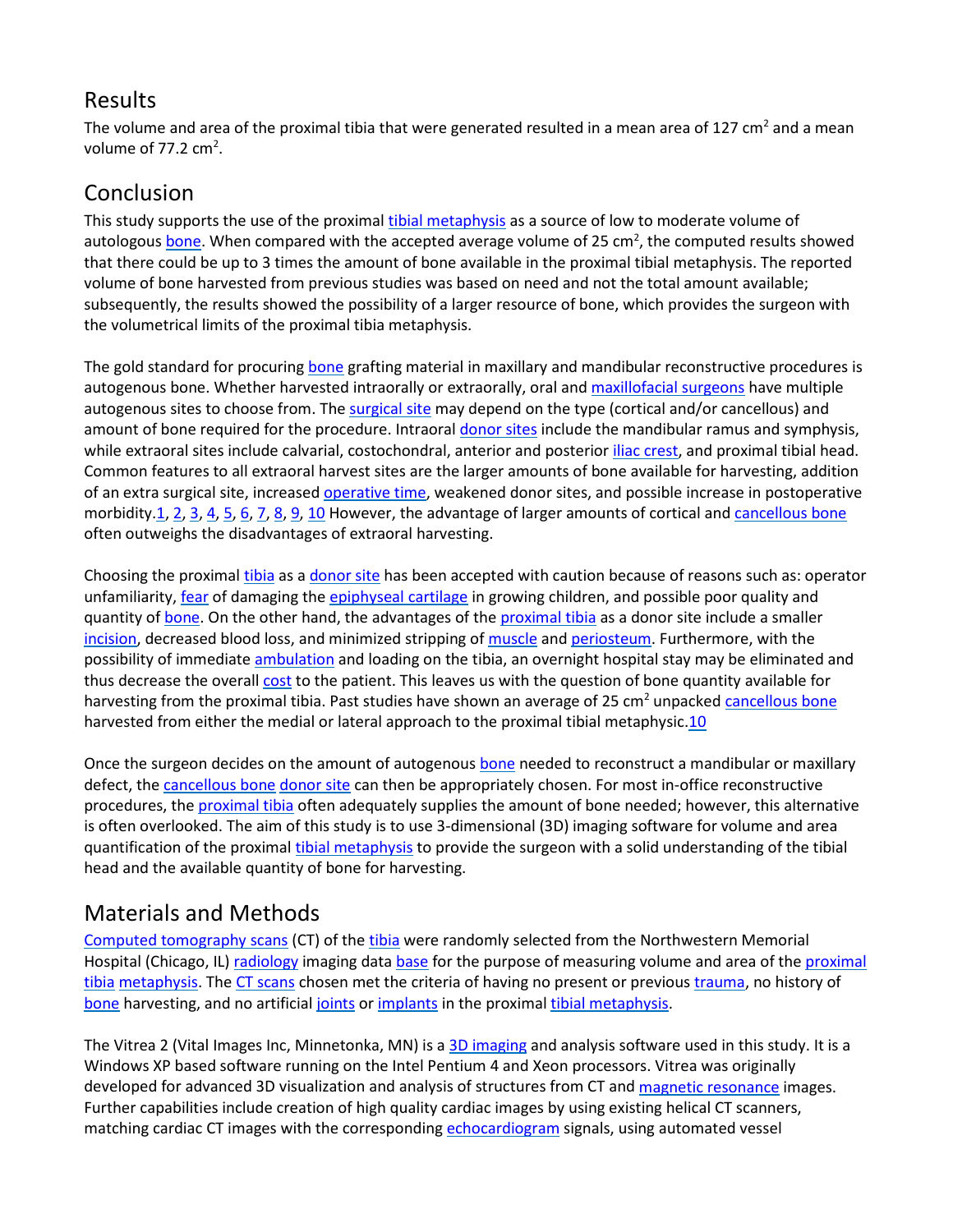[measurements](https://www.sciencedirect.com/topics/medicine-and-dentistry/measurement) to assist in presurgica[l diagnosis,](https://www.sciencedirect.com/topics/medicine-and-dentistry/diagnosis) an[d evaluation](https://www.sciencedirect.com/topics/medicine-and-dentistry/evaluation-study) and stent planning in the [abdominal aorta,](https://www.sciencedirect.com/topics/medicine-and-dentistry/abdominal-aorta) [carotid arteries,](https://www.sciencedirect.com/topics/medicine-and-dentistry/carotid-artery) [coronary arteries,](https://www.sciencedirect.com/topics/medicine-and-dentistry/coronary-artery) and [renal arteries.](https://www.sciencedirect.com/topics/medicine-and-dentistry/renal-artery) This software was created with ease of use in mind. An operator friendly graphic interface allows the clinician to manipulate around the 3D images and anatomic areas of interest.

When applying the Vitrea 2 for measuring the volume and area of the proximal tibia, 18 patients were randomly selected from the radiology imaging database at Northwestern Memorial Hospital. With the imaging of the proximal tibia [\(Fig 1\)](https://www.sciencedirect.com/science/article/pii/S0278239107004776?via%3Dihub#fig1), the software allowed each slice of the CT scan to be viewed. The CT slices ranged from 1.5 to 3 mm. As each cut was visualized [\(Fig 2\)](https://www.sciencedirect.com/science/article/pii/S0278239107004776?via%3Dihub#fig2), the area desired was highlighted and marked for analysis [\(Fig 3\)](https://www.sciencedirect.com/science/article/pii/S0278239107004776?via%3Dihub#fig3). This process was performed for multiple cuts of the proximal tibia metaphysis until a simulated complete 3D image of the portion of the tibia to be measured was created. The [cortical bone](https://www.sciencedirect.com/topics/medicine-and-dentistry/cortical-bone) was omitted because only the [cancellous bone](https://www.sciencedirect.com/topics/medicine-and-dentistry/cancellous-bone) is of interest for harvesting. The software provided the option for measuring both the volume and area of the 3D highlighted region. A 2D measurement of the maximum height and width of the proximal tibial metaphysis was also made at this point. The maximum height was set at 5 cm to simulate the depth of the [curette](https://www.sciencedirect.com/topics/medicine-and-dentistry/curette) used, and the width of the tibia was measured at the widest dimension in a medial lateral direction.



**Figure 1.** Three-dimensional image of the [proximal tibia](https://www.sciencedirect.com/topics/medicine-and-dentistry/proximal-tibia) reconstructed with Vitrea imaging software.

Wang, Almeida, and Olsson. Volume Analysis of Proxima[l Tibial Metaphysis.](https://www.sciencedirect.com/topics/medicine-and-dentistry/tibial-metaphysis) J Oral Maxillofac Surg 2007.

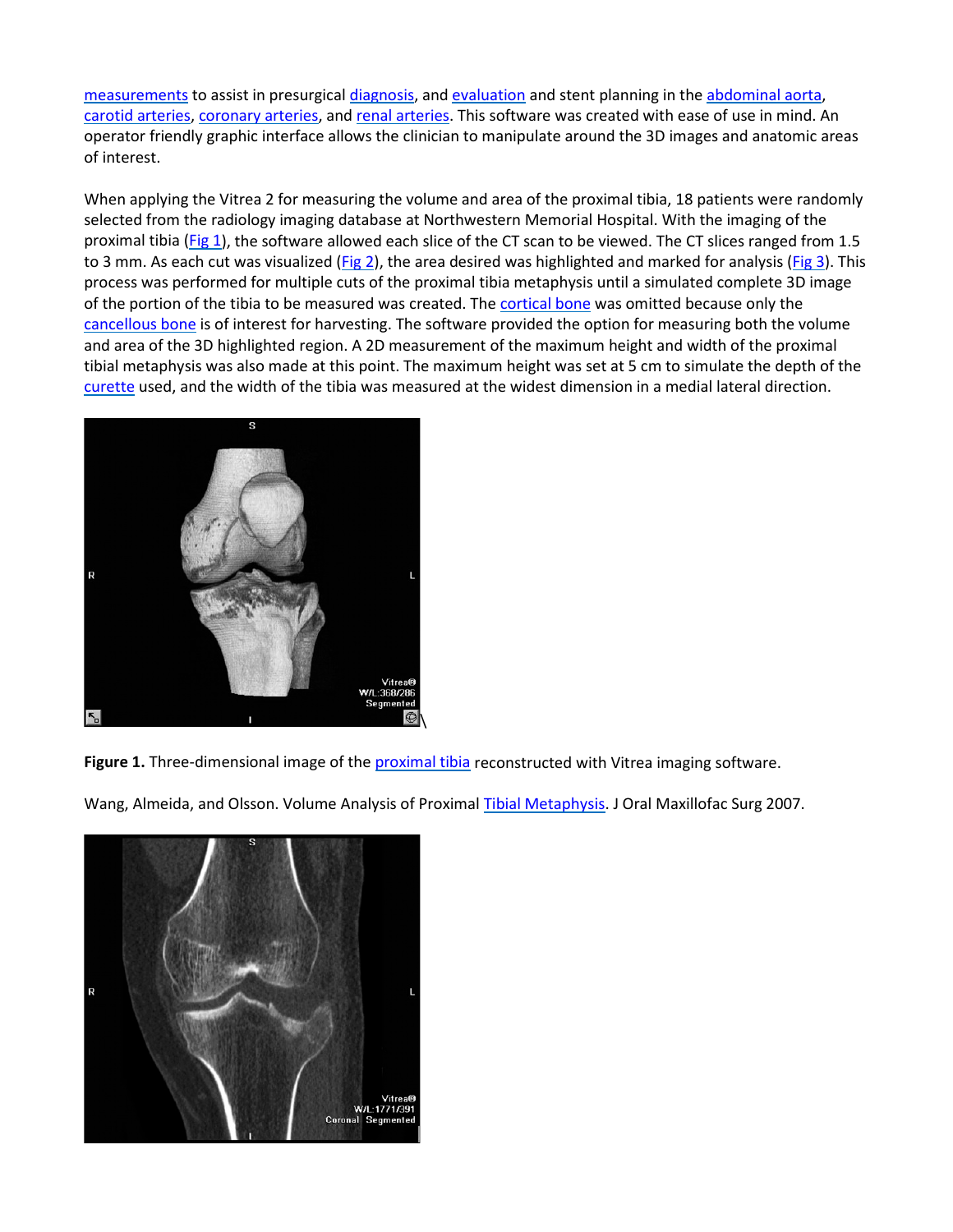Figure 2. Two-dimensional image demonstrating the "slice" through the reconstructed [proximal tibia](https://www.sciencedirect.com/topics/medicine-and-dentistry/proximal-tibia) image.

Wang, Almeida, and Olsson. Volume Analysis of Proxima[l Tibial Metaphysis.](https://www.sciencedirect.com/topics/medicine-and-dentistry/tibial-metaphysis) J Oral Maxillofac Surg 2007.





Wang, Almeida, and Olsson. Volume Analysis of Proxima[l Tibial Metaphysis.](https://www.sciencedirect.com/topics/medicine-and-dentistry/tibial-metaphysis) J Oral Maxillofac Surg 2007.

#### Results

The [CT scans](https://www.sciencedirect.com/topics/medicine-and-dentistry/x-ray-computed-tomography) of the 18 patients from the Northwestern Memorial Hospital [radiology](https://www.sciencedirect.com/topics/medicine-and-dentistry/radiology) database were downloaded individually onto the computer containing the Vitrea 2 software. Once the large multi-image files were downloaded and opened through the Vitrea 2 software, the 3D images of the proxima[l tibia](https://www.sciencedirect.com/topics/medicine-and-dentistry/tibia) were then constructed and visualized. The 3D image of the proxima[l tibial metaphysis](https://www.sciencedirect.com/topics/medicine-and-dentistry/tibial-metaphysis) could be rotated and visualized in all 3 planes of space. The 3D image could be sectioned in an anterior-posterior, medial-lateral, or superior-inferior direction. Sectioning direction did not yield a difference in the tibial area or volume; however, for accuracy and consistency, all images were sectioned for analysis in an anterior-posterior direction.

Of the 18 patients chosen for analysis, 14 were males and 4 females. Mean volume of the [proximal tibia](https://www.sciencedirect.com/topics/medicine-and-dentistry/proximal-tibia) was calculated to be 77.2 cm<sup>2</sup>, while the mean area was 127.7 cm<sup>2</sup>. Mea[n age](https://www.sciencedirect.com/topics/medicine-and-dentistry/age) of the patients was 44.8 years of age, with the mean age for the male patients at 43.9 years, and female patients at 47.8 years. Ages ranged from 20 to 67 years, with the males ranging from 20 to 67 years, and females ranging from 32 to 62 years [\(Table 1\)](https://www.sciencedirect.com/science/article/pii/S0278239107004776?via%3Dihub#tbl1).

| <b>Table 1:</b> Sallillary of the Incall Area and Volume |                                            |                                                          |       |       |  |  |
|----------------------------------------------------------|--------------------------------------------|----------------------------------------------------------|-------|-------|--|--|
|                                                          |                                            | Total Patients (N = 18)   Male (N = 14)   Female (N = 4) |       |       |  |  |
|                                                          | Mean area (cm <sup>2</sup> )               | 127.7                                                    | 131.1 | 115.9 |  |  |
|                                                          | Mean volume (cm <sup>2</sup> ) $\mid$ 77.2 |                                                          | 79.3  | 69.9  |  |  |

**Table 1.** Summary of the Mean Area and Volume

Wang, Almeida, and Olsson. Volume Analysis of Proxima[l Tibial Metaphysis.](https://www.sciencedirect.com/topics/medicine-and-dentistry/tibial-metaphysis) J Oral Maxillofac Surg 2007.

On further analysis of the data, male mean area and mean volume were found to be at 131.1 cm<sup>2</sup> and 79.3 cm<sup>2</sup>, respectively, while female mean area and volume were at 115.9 cm<sup>2</sup> and 69.9 cm<sup>2</sup> [\(Table 2\)](https://www.sciencedirect.com/science/article/pii/S0278239107004776?via%3Dihub#tbl2).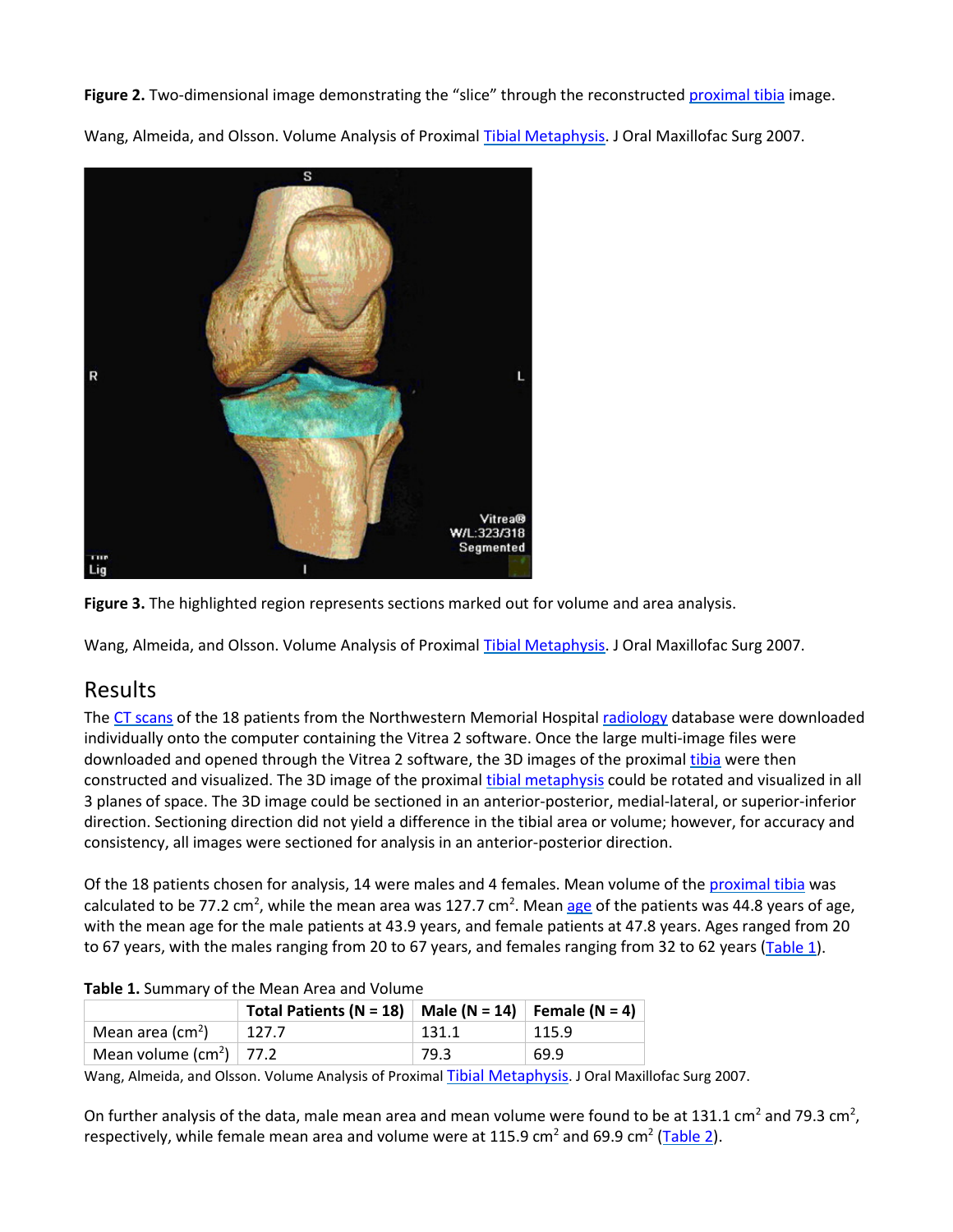|                  | <b>Total Patients (N =18)</b> | Male $(N = 14)$ | Female $(N = 4)$ |  |
|------------------|-------------------------------|-----------------|------------------|--|
| Mean age (yr)    | 44.8                          | 43.9            | 47.8             |  |
| Age range (yr)   | 20-67                         | 20-67           | 32-62            |  |
| Mean width (mm)  | 69.7                          | 71.6            | 62.9             |  |
| Mean height (mm) | 50.3                          | 50.2            | 50.5             |  |

**Table 2.** Summary of the Mean [Age,](https://www.sciencedirect.com/topics/medicine-and-dentistry/age) Width, and Height

Wang, Almeida, and Olsson. Volume Analysis of Proxima[l Tibial Metaphysis.](https://www.sciencedirect.com/topics/medicine-and-dentistry/tibial-metaphysis) J Oral Maxillofac Surg 2007.

Mean width of the proximal tibia measured from the medial pole to the lateral pole was 69.7 mm. Mean width of the male versus female proximal tibia measured 71.6 mm versus 62.9 mm, respectively [\(Table 1\)](https://www.sciencedirect.com/science/article/pii/S0278239107004776?via%3Dihub#tbl1). The average tibial head height was 50.3 mm. This was kept at a constant for simulation of [curette](https://www.sciencedirect.com/topics/medicine-and-dentistry/curette) depth.

Of the 18 tibias analyzed, 7 came from the right tibia and 11 came from the left. The right tibia mean area and volume were 131 cm<sup>2</sup> and 82.9 cm<sup>2</sup>, while the left tibia mean area and volume were 125.1 cm<sup>2</sup> and 73.6 cm<sup>2</sup>, respectively. The mean area for the male right $11$  and left $2$  proximal tibia were 135.6 cm<sup>2</sup> and 127.7 cm<sup>2</sup>, respectively, while the female right $12$  and left $13$ ,  $14$  proximal tibia were 109.1 cm<sup>2</sup> and 118.1 cm<sup>2</sup>. Mean volumes of the male right and left proximal tibias were 84.5 cm<sup>2</sup> and 75.4 cm<sup>2</sup>, respectively. While mean volumes of the female right and left proximal tibias were 73.0 cm<sup>2</sup> and 68.8 cm<sup>2</sup> [\(Table 3\)](https://www.sciencedirect.com/science/article/pii/S0278239107004776?via%3Dihub#tbl3).

|                  | Mean Area $(cm2)$ | Mean Volume (cm <sup>2</sup> ) |
|------------------|-------------------|--------------------------------|
| Right (7)        | 131.9             | 82.9                           |
| Left (11)        | 125.1             | 73.6                           |
| Male right (6)   | 135.6             | 84.5                           |
| Male left (8)    | 127.7             | 75.4                           |
| Female right (1) | 109.4             | 73.0                           |
| Female left (3)  | 118.1             | 68.8                           |

**Table 3.** Summary of the Mean Area and Volume Between Right and Lef[t Proximal Tibia](https://www.sciencedirect.com/topics/medicine-and-dentistry/proximal-tibia) [Metaphysis](https://www.sciencedirect.com/topics/medicine-and-dentistry/metaphysis)

NOTE. Numbers in parentheses refer to total numbers of [tibia](https://www.sciencedirect.com/topics/medicine-and-dentistry/tibia) scanned per category. Wang, Almeida, and Olsson. Volume Analysis of Proxima[l Tibial Metaphysis.](https://www.sciencedirect.com/topics/medicine-and-dentistry/tibial-metaphysis) J Oral Maxillofac Surg 2007.

#### Discussion

As complex in-office procedures and the use of 1-day surgical centers increase in the practice of today's oral and [maxillofacial surgeon,](https://www.sciencedirect.com/topics/medicine-and-dentistry/maxillofacial-surgeon) the use of allogenic and alloplastic materials are more popular than ever. Materials such as [hydroxyapatite](https://www.sciencedirect.com/topics/medicine-and-dentistry/hydroxylapatite) and mineralized or demineralized cadaveri[c bone](https://www.sciencedirect.com/topics/medicine-and-dentistry/bone) give advantages of operator friendliness, eliminating a secon[d surgery](https://www.sciencedirect.com/topics/medicine-and-dentistry/surgery) site, and decreasing overal[l surgical time;](https://www.sciencedirect.com/topics/medicine-and-dentistry/operation-duration) yet they do not substitute autogenous bone's properties for [osteoconduction](https://www.sciencedirect.com/topics/medicine-and-dentistry/bone-conduction) and osteoinduction[.14,](https://www.sciencedirect.com/science/article/pii/S0278239107004776?via%3Dihub#bib14) [15](https://www.sciencedirect.com/science/article/pii/S0278239107004776?via%3Dihub#bib15)

There are numerous sites for autogenous [bone graft](https://www.sciencedirect.com/topics/medicine-and-dentistry/bone-graft) harvesting. The type and amount of bone needed dictates the likely [donor site.](https://www.sciencedirect.com/topics/medicine-and-dentistry/donor-site) The ilium is often the preferred donor site, which contains the highest cancellous bone [volume](https://www.sciencedirect.com/topics/medicine-and-dentistry/bone-mass) and has the highest cancellous bone-to-cortical bone ratio[.10](https://www.sciencedirect.com/science/article/pii/S0278239107004776?via%3Dihub#bib10) The maximum amount of uncompressed [cancellous bone](https://www.sciencedirect.com/topics/medicine-and-dentistry/cancellous-bone) usually harvested from the anterior *iliac crest* is 50 mL[.10](https://www.sciencedirect.com/science/article/pii/S0278239107004776?via%3Dihub#bib10) Harvesting from the posterior iliac crest will yield 2 to 2.5 times the amount of bone when compared with the anterior iliac crest. Furthermore, posterior iliac crest bone harvesting yields les[s pain,](https://www.sciencedirect.com/topics/medicine-and-dentistry/pain) blood loss, and [complications](https://www.sciencedirect.com/topics/medicine-and-dentistry/complication) when compared with the anterior approac[h.10](https://www.sciencedirect.com/science/article/pii/S0278239107004776?via%3Dihub#bib10) However, the disadvantages of harvesting from the posterior ilium include the addition of approximately 2 hours to the surgery, which mainly comes from downtime during patient repositioning, and the inability to simultaneously perform surgery on the head and the ilium. Major complication rates specifically related to iliac crest donor sites have been reported at 9.2%, with minor complications rates reported at 20.7%[.16](https://www.sciencedirect.com/science/article/pii/S0278239107004776?via%3Dihub#bib16)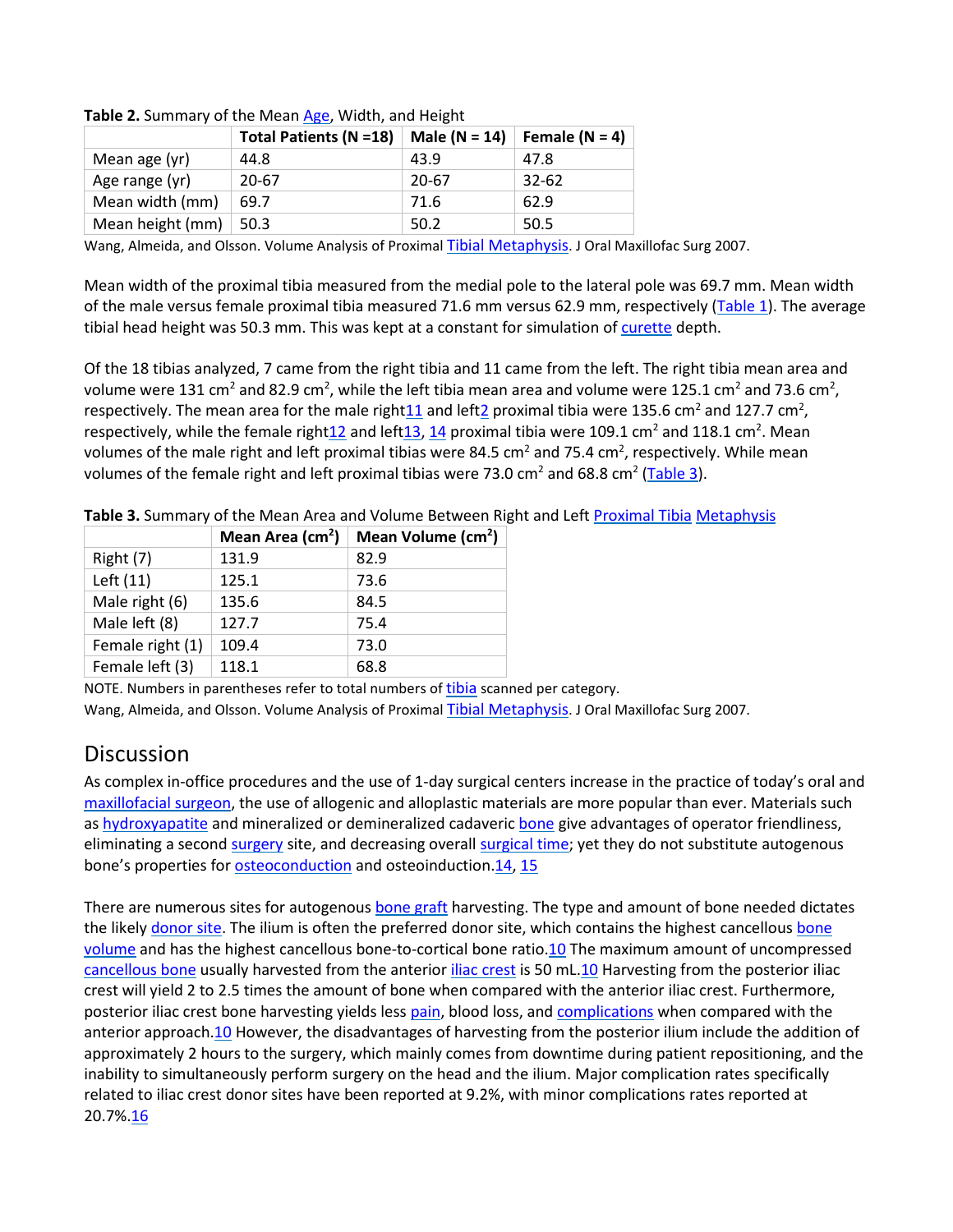Other autogenous bone harvest sites include the [calvarium,](https://www.sciencedirect.com/topics/medicine-and-dentistry/calvaria) [rib,](https://www.sciencedirect.com/topics/medicine-and-dentistry/rib) and proxima[l tibial metaphysis.](https://www.sciencedirect.com/topics/medicine-and-dentistry/tibial-metaphysis) The calvarium can produce a limited amount of corticocancellous strips. These strips have advantages of providing adaptable bone for [orbital reconstruction](https://www.sciencedirect.com/topics/medicine-and-dentistry/orbit-reconstruction) and facial onlay grafts. Disadvantages include the limited amount of bone allowed for harvesting, [scalp](https://www.sciencedirect.com/topics/medicine-and-dentistry/scalp) [incision,](https://www.sciencedirect.com/topics/medicine-and-dentistry/incision) and potential dural tears. The chief indication for costochondral graft harvesting is to provide an anatomically similar source of bone for mandibular [joint reconstruction.](https://www.sciencedirect.com/topics/medicine-and-dentistry/arthroplasty) The primary disadvantage is the potential chance of [pneumothorax.](https://www.sciencedirect.com/topics/medicine-and-dentistry/pneumothorax) Lastly, the use of the proximal tibial metaphysis as a harvest site may yield an average of 25 mL uncompressed cancellous bone[.1](https://www.sciencedirect.com/science/article/pii/S0278239107004776?via%3Dihub#bib1)

By using the proxima[l tibia](https://www.sciencedirect.com/topics/medicine-and-dentistry/tibia) as a donor site, the advantages can provide th[e oral and maxillofacial surgeon](https://www.sciencedirect.com/topics/medicine-and-dentistry/oral-surgeon) with autogenous bone without th[e morbidity](https://www.sciencedirect.com/topics/medicine-and-dentistry/morbidity) associated with other donor sites and, therefore, provide the patient with a superior result. Distinct advantages of tibial bone grafts include:

- 1) A relatively simpl[e surgical procedure](https://www.sciencedirect.com/topics/medicine-and-dentistry/surgical-technique) that can be performed unde[r local anesthesia](https://www.sciencedirect.com/topics/medicine-and-dentistry/local-anesthesia) and does not require postoperative hospitalization[.6,](https://www.sciencedirect.com/science/article/pii/S0278239107004776?via%3Dihub#bib6) [17](https://www.sciencedirect.com/science/article/pii/S0278239107004776?via%3Dihub#bib17)
- 2) The duration of the operation for the harvest ranges from 20 to 30 minutes.
- 3) It is possible to harvest 10 to 25 cm<sup>2</sup> of non-compressed cancellous bone[.1,](https://www.sciencedirect.com/science/article/pii/S0278239107004776?via%3Dihub#bib1) [13](https://www.sciencedirect.com/science/article/pii/S0278239107004776?via%3Dihub#bib13)
- 4) The harvested graft consists of particulate autogenous cancellous bone of hig[h biologic](https://www.sciencedirect.com/topics/medicine-and-dentistry/biological-product) valu[e.6,](https://www.sciencedirect.com/science/article/pii/S0278239107004776?via%3Dihub#bib6) [11](https://www.sciencedirect.com/science/article/pii/S0278239107004776?via%3Dihub#bib11)
- 5) The [leg](https://www.sciencedirect.com/topics/medicine-and-dentistry/leg) of the donor site is loadable immediately after surgery and patients rarely complain of pain and dysfunction[.1](https://www.sciencedirect.com/science/article/pii/S0278239107004776?via%3Dihub#bib1)
- 6) The incidence of serious complications of tibial grafts is reported to range from 1.3% to 3.8%, where as iliac graft is associated with complications of approximately  $10\%.\overline{1}$

The use of the Vitrea 2 software for the volumetric analysis of the proximal tibial metaphysis resulted in an overall mean of 77.2 cm<sup>2</sup>. Trends from these data also showed that male mean volumes are greater than the reported female mean volumes (79.3 cm<sup>2</sup> vs 69.9 cm<sup>2</sup>), and the right tibia showed greater volumes when compared with the left [\(Table 3\)](https://www.sciencedirect.com/science/article/pii/S0278239107004776?via%3Dihub#tbl3). Because the reported volume of bone harvested from past studies was taken based on need and not total available amount, we can determine from thi[s computer analysis](https://www.sciencedirect.com/topics/medicine-and-dentistry/computer-analysis) that the average proximal tibial metaphysis has more than enough available harvestable bone for most in-office reconstructive procedures. Furthermore, if there were a choice between the right or left tibia, the use of the right tibial head may be chosen because of the greater quantity of bone it may yield. The intent of this study is not to recommend an upper limit to the amount of bone available for harvesting, but it is intended to show volumetric anatomy to the surgeon and promote the proximal tibial metaphysis as a viable source of autogenous bone.

Future studies may include a larger population, use of stricter selection criteria (such as identifying patients with metabolic bone disease), and the use o[f bone densitometry](https://www.sciencedirect.com/topics/medicine-and-dentistry/bone-densitometry) techniques. The available [bone density](https://www.sciencedirect.com/topics/medicine-and-dentistry/bone-density) studies include single x-ray [absorptiometry,](https://www.sciencedirect.com/topics/medicine-and-dentistry/absorptiometry) peripheral dual x-ray absorptiometry, full-table dual x-ray absorptiometry, [quantitative computed tomography,](https://www.sciencedirect.com/topics/medicine-and-dentistry/quantitative-computed-tomography) or quantitative [ultrasonography,](https://www.sciencedirect.com/topics/medicine-and-dentistry/echography) which can accurately provide the mass of all the components of the bone.

#### References

- [1](https://www.sciencedirect.com/science/article/pii/S0278239107004776?via%3Dihub#bbib1) G.A. Catone, B.L. Reimer, D. McNeir, *et al.* **Tibial autogenous cancellous bone as an alternative donor site in maxillofacial surgery: A preliminary report** J Oral Maxillofac Surg, 50 (1992), p. 1258
- [2](https://www.sciencedirect.com/science/article/pii/S0278239107004776?via%3Dihub#bbib2) R.H. Daffner **Case report 592: Bone graft donor site of tibia** Skel Radiol, 19 (1990), p. 73
- [3](https://www.sciencedirect.com/science/article/pii/S0278239107004776?via%3Dihub#bbib3) U. Heim, F. Damur-Thur **Cancellous bone from the head of the tibia as autologous graft material** Arch Orthop Unfallchir, 89 (1977), p. 211 [in German]
- [4](https://www.sciencedirect.com/science/article/pii/S0278239107004776?via%3Dihub#bbib4) K.G. Heiple, V.M. Goldberg, A.E. Powell, *et al.* **Biology of cancellous bone grafts** Orthop Clin North Am, 18 (1987), p. 179
- [5](https://www.sciencedirect.com/science/article/pii/S0278239107004776?via%3Dihub#bbib5) C.W. Hughes, P.J. Revington **The proximal tibia donor site in cleft alveolar bone grafting: Experience of 75 consecutive cases** J Craniomaxillofac Surg, 30 (2002), p. 12